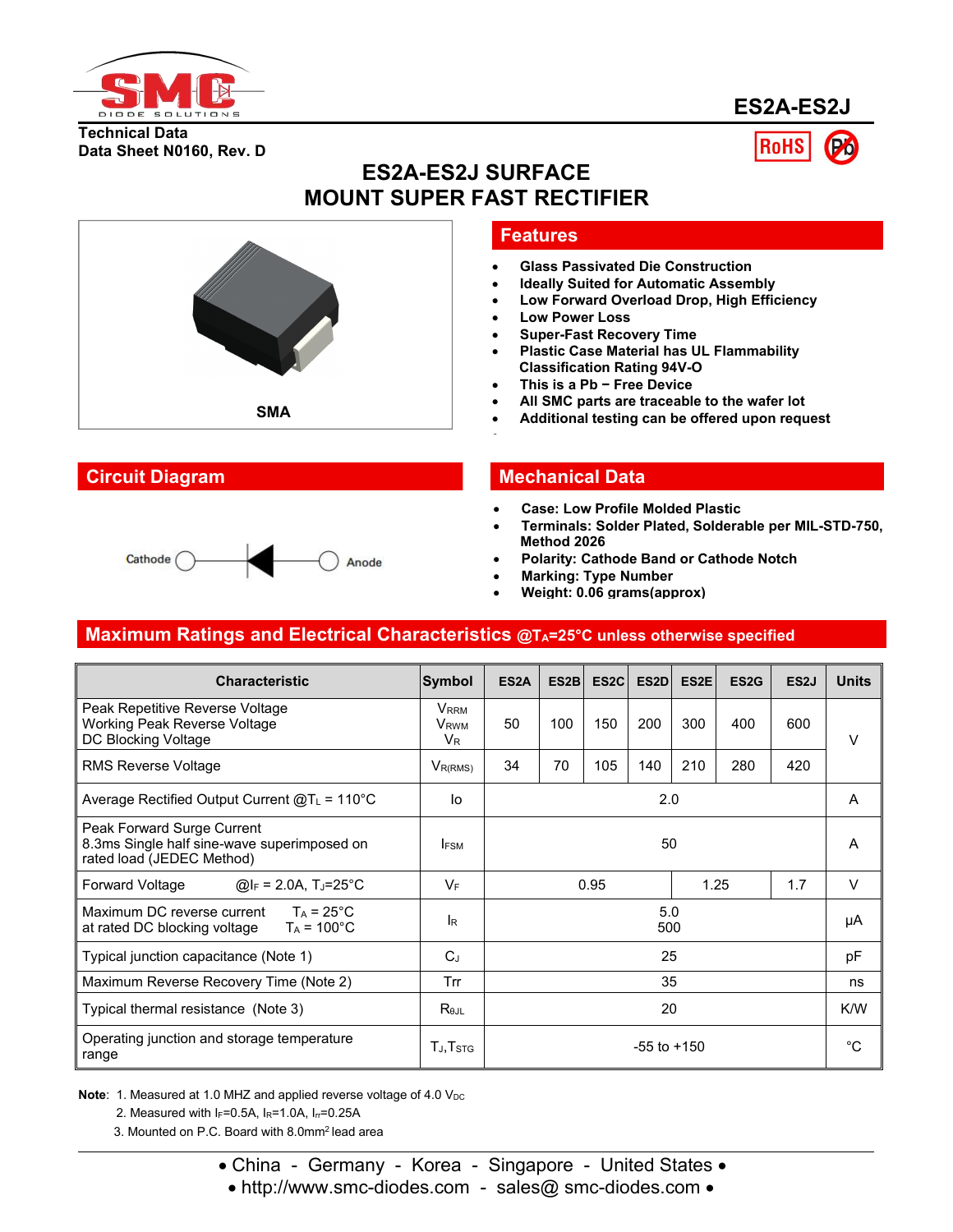

**Technical Data Data Sheet N0160, Rev. D**



# **Ratings and Characteristics Curves**



• China - Germany - Korea - Singapore - United States • • http://www.smc-diodes.com - sales@ smc-diodes.com •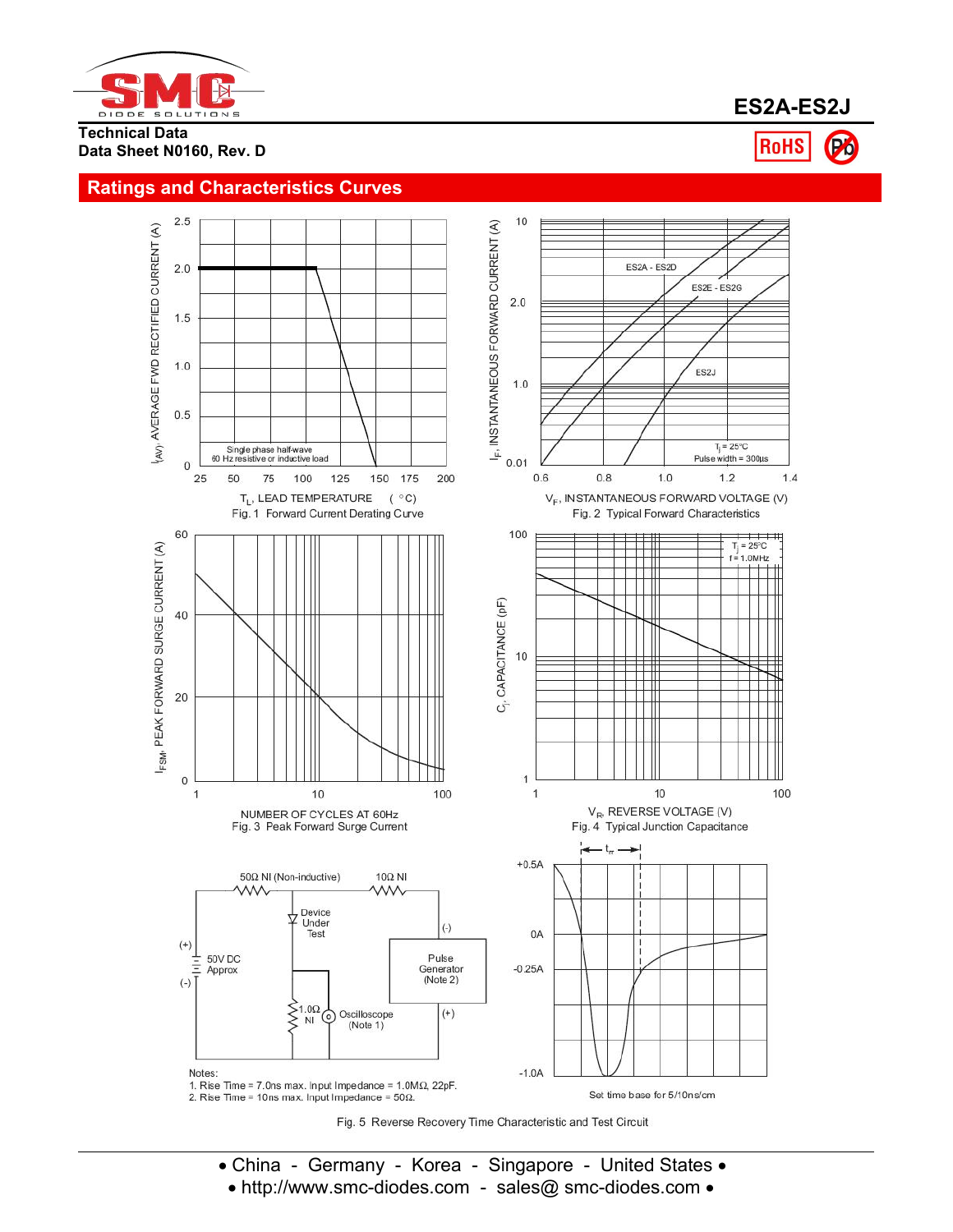

**Technical Data Data Sheet N0160, Rev. D**

### **Mechanical Dimensions SMA**



|               |              | <b>Millimeters</b> | <b>Inches</b> |       |  |
|---------------|--------------|--------------------|---------------|-------|--|
| <b>SYMBOL</b> | Min.<br>Max. |                    | Min.          | Max.  |  |
| A             | 2.18         | 2.90               | 0.086         | 0.114 |  |
| в             | 3.99         | 4.60               | 0.157         | 0.181 |  |
| C             | 1.29         | 1.70               | 0.508         | 0.067 |  |
| D             | 0.152        | 0.305              | 0.006         | 0.012 |  |
| Е             | 4.70         | 5.31               | 0.185         | 0.209 |  |
| F             | 1.70         | 2.50               | 0.067         | 0.098 |  |
| G             | 0.051        | 0.203              | 0.002         | 0.008 |  |
| н             | 0.76         | 1.55               | 0.030         | 0.610 |  |

# **Ordering Information Marking Diagram**

| <b>Device</b> | Packaqe⊺      | <b>Shipping</b>   |  |
|---------------|---------------|-------------------|--|
| I ES2A-ES2M   | SMA (Pb-Free) | $5000$ pcs / reel |  |

For information on tape and reel specifications, including part orientation and tape sizes, please refer to our tape and reel packaging specification.

## **Carrier Tape Specification SMA**



| ES <sub>2</sub> A |  |
|-------------------|--|
| ххххх             |  |

Where XXXXX is YYWWL

- ES = Device Type<br>2 = Forward Curre
	-
- 2 = Forward Current (2A)<br>
A = Reverse Voltage (50)<br>
YY = Year = Reverse Voltage (50V)
- YY = Year<br>WW = Week
- $\begin{array}{lll}\n\text{WW} & = \text{Week} \\
\text{L} & = \text{Lot Ni}\n\end{array}$ = Lot Number

**Cautions: Molding resin** Epoxy resin UL:94V-0

| <b>SYMBOL</b>  | <b>Millimeters</b> |       |  |  |  |  |  |
|----------------|--------------------|-------|--|--|--|--|--|
|                | Min.               | Max.  |  |  |  |  |  |
| Α              | 2.97               | 3.17  |  |  |  |  |  |
| B              | 5.70               | 5.90  |  |  |  |  |  |
| C              | 2.32               | 2.52  |  |  |  |  |  |
| d              | 1.40               | 1.60  |  |  |  |  |  |
| E              | 1.40               | 1.60  |  |  |  |  |  |
| F              | 5.60               | 5.70  |  |  |  |  |  |
| P              | 3.90               | 4.10  |  |  |  |  |  |
| P <sub>0</sub> | 3.90               | 4.10  |  |  |  |  |  |
| P <sub>1</sub> | 1.90               | 2.10  |  |  |  |  |  |
| т              | 0.25               | 0.35  |  |  |  |  |  |
| W              | 11.80              | 12.20 |  |  |  |  |  |

• http://www.smc-diodes.com - sales@ smc-diodes.com •